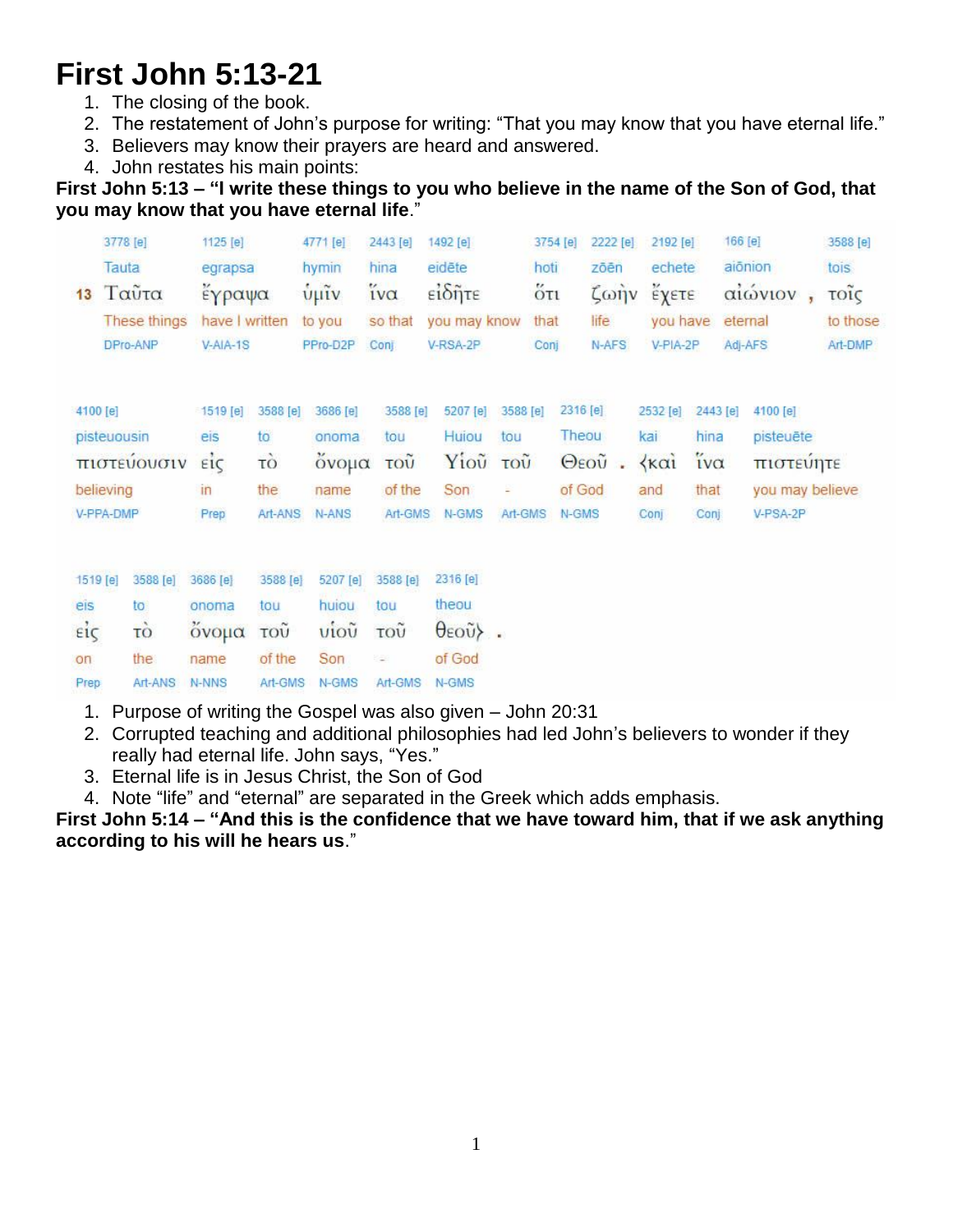|          | 2532 [e]        | 3778 [e]                      | 1510 [e]               | 3588 [e]     | 3954 [e]   |          | 3739 [e]                     |    | 2192 [e]   | 4314 [e]    | 846 [e]     | 3754 [e] | 1437 [e] |
|----------|-----------------|-------------------------------|------------------------|--------------|------------|----------|------------------------------|----|------------|-------------|-------------|----------|----------|
|          | Kai             | hautē                         | estin                  | hē           | parrēsia   |          | hēn                          |    | echomen    | pros        | auton       | hoti     | ean      |
| 14       | $K\alpha i$     | αΰτη                          | $\frac{1}{2}$ $\sigma$ | $\dot{\eta}$ |            | παρρησία | $\hat{\mathbf{n}}\mathbf{v}$ |    | έχομεν     |             | προς αυτόν  | őτι      | έάν      |
|          | And             | this                          | is                     | the          | confidence |          | that                         |    | we have    | toward      | Him         | that     | if       |
|          | Conj            | DPro-NFS                      | V-PIA-3S               | Art-NFS      | N-NFS      |          | <b>RelPro-AFS</b>            |    | V-PIA-1P   | <b>Frep</b> | PPro-AM3S   | Conj     | Conj     |
|          |                 |                               |                        |              |            |          |                              |    |            | Preposition |             |          |          |
| 5100 [e] |                 | 154 [e]                       | 2596 [e]               |              | 3588 [e]   | 2307 [e] | 846[e]                       |    | 191 [e]    |             | 1473 [e]    |          |          |
| ti.      |                 | aitōmetha                     | kata                   |              | to         | thelēma  | autou                        |    | akouei     |             | hēmōn       |          |          |
| τι       |                 | αιτώμεθα κατά                 |                        |              | τò         |          | θέλημα αυτού                 | ¥. | άκουει     |             | $\eta$ μών. |          |          |
|          | anything        | we might ask according to the |                        |              |            | will     | of Him                       |    | He hears   | <b>US</b>   |             |          |          |
|          | <b>IPro-ANS</b> | V-PSM-1P                      | Prep.                  |              | Art-ANS    | N-ANS    | PPro-GM3S                    |    | $V-PIA-3S$ |             | PPro-G1P    |          |          |

- 1. Result of believing is confidence before God. Here, it is in prayer.
- 2. Conditions:
	- a. Remain in Jesus and his words remain in you (John 15:7
	- b. offered in the name of Jesus (John 14:13; 15:16; 16:23-26)
	- c. Accepting God's will as Jesus did in Mark 14:36
- 3. God's will does not need to be seen as specific and static as if every detail is foreordained and destined to happen. If we consider God's general will, then our prayers and how we achieve his will are highly depended upon us.

**First John 5:15 – "And if we know that he hears us in whatever we ask, we know that we have the requests that we have asked of him**."

|    | 2532 [e] | 1437 [e]                          | 1492 [e] | 3754 [e]                        | 191 [e]    | 1473 [e]      |      | 3739 [e]                    |            | 1437 [e] | 154 [e]      | 1492 [e] | 3754 [e]                          |
|----|----------|-----------------------------------|----------|---------------------------------|------------|---------------|------|-----------------------------|------------|----------|--------------|----------|-----------------------------------|
|    | kai      | ean                               | oidamen  | hoti                            | akouei     | hēmōn         |      | ho                          |            | ean      | aitōmetha    | oidamen  | hoti                              |
| 15 | KQ1      | $\dot{\epsilon}$ $\dot{\alpha}$ v | οΐδαμεν  | $\ddot{\text{o}}$ <sub>Tl</sub> | άκούει     | $ημων$ ,      |      | $\ddot{\circ}$              |            | έὰν      | αίτώμεθα     | οΐδαμεν  | $\overleftrightarrow{\mathrm{O}}$ |
|    | And      | if                                | we know  | that                            | He hears   | <b>US</b>     |      |                             | whatever   | if       | we might ask | we know  | that                              |
|    | Conj     | Conj                              | V-RIA-1P | Conj                            | $V-PIA-3S$ | PPro-G1P      |      |                             | RelPro-ANS | Coni     | V-PSM-1P     | V-RIA-1P | Conj                              |
|    | 2192 [e] | 3588 [e]                          | 155 [e]  | 3739 [e]                        | 154 [e]    |               |      | 575 [e]                     | 846 [e]    |          |              |          |                                   |
|    | echomen  | ta                                | aitēmata | ha                              | ētēkamen   |               | ap'  |                             | autou      |          |              |          |                                   |
|    | εχομεν   | $\vec{r}$                         | αιτήματα | $\hat{\alpha}$                  | ήτηκαμεν   |               |      | $\alpha$ $\pi$ <sup>'</sup> | αὐτοῦ.     |          |              |          |                                   |
|    | we have  | the                               | requests | that                            |            | we have asked |      | from                        | Him        |          |              |          |                                   |
|    | V-PIA-1P | Art-ANP                           | N-ANP    | RelPro-ANP                      | V-RIA-1P   |               | Prep |                             | PPro-GM3S  |          |              |          |                                   |

- 1. We pray now knowing that things have changed. The answer or the results of our prayer are still future.
- 2. God provides the empowerment and the gifts now to fulfill our requests in the future

**First John 5:16 – "If anyone sees his brother committing a sin not leading to death, he shall ask, and God will give him life—to those who commit sins that do not lead to death. There is sin that leads to death; I do not say that one should pray for that**."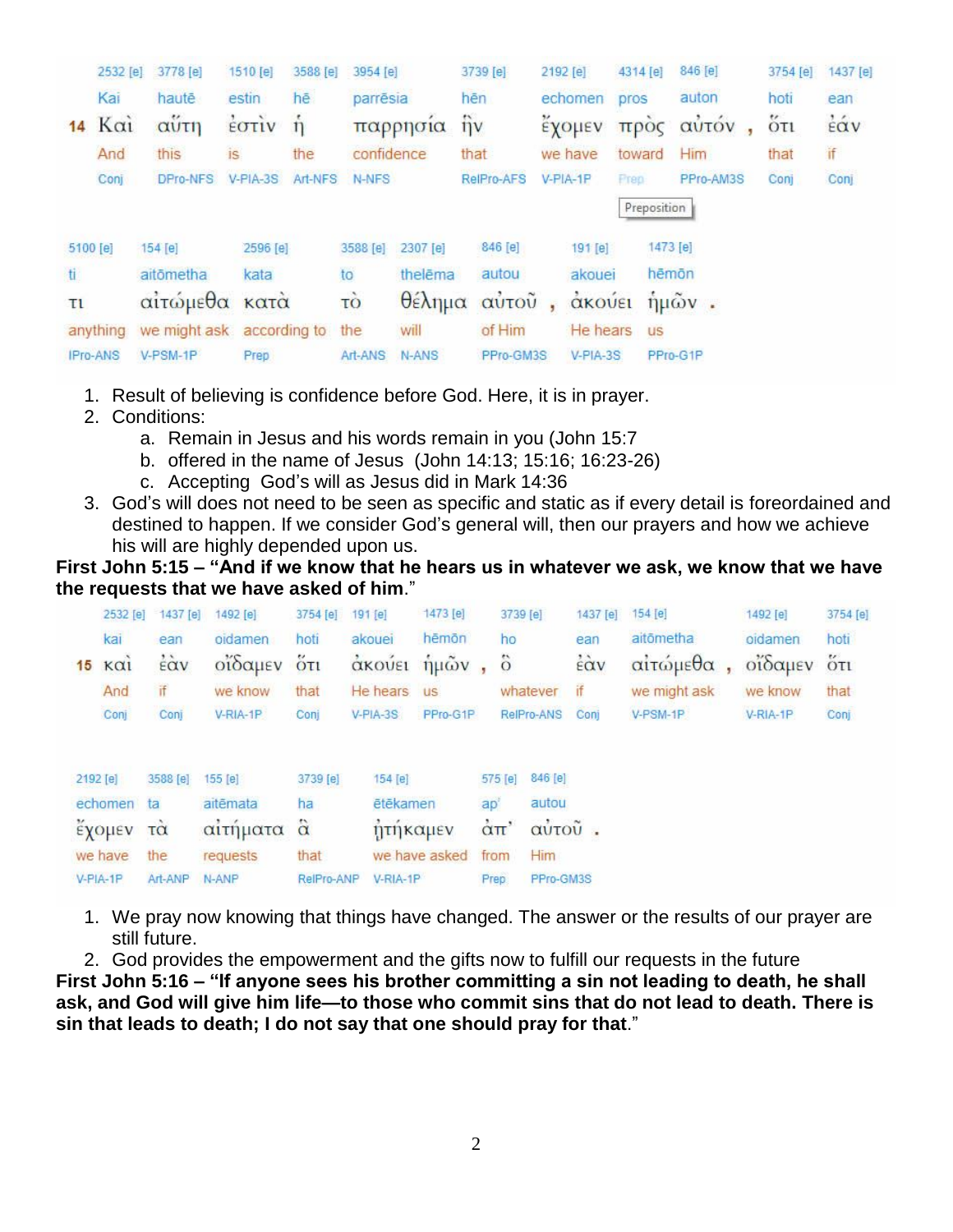|       | $1437$ [e]  |            | 5100 [e]   | 3708 [e]           |                                | 3588 [e]   |          | 80[e]               |           | 846 [e]        |                       | 264 [e]   |                             |      | 266 [e]               |                                  |               | 3361 [e]   |      | 4314 [e] |
|-------|-------------|------------|------------|--------------------|--------------------------------|------------|----------|---------------------|-----------|----------------|-----------------------|-----------|-----------------------------|------|-----------------------|----------------------------------|---------------|------------|------|----------|
| 16    | Ean<br>'Eav | tis<br>τις |            | idē<br>$i\delta$ n |                                | ton<br>τòν |          | adelphon<br>αδελφον |           | autou<br>αύτου |                       |           | hamartanonta<br>αμαρτάνοντα |      | hamartian<br>αμαρτίαν |                                  | mē<br>$\mu$ ŋ |            | pros | προς     |
|       | lf          |            | anyone     | should see         |                                | the        |          | brother             |           | of him         |                       | sinning   |                             |      | a sin                 |                                  | not           |            | unto |          |
|       | Conj        |            | IPro-NMS   | V-ASA-3S           |                                | Art-AMS    |          | N-AMS               |           | PPro-GM3S      |                       | V-PPA-AMS |                             |      | N-AFS                 |                                  | Adv           |            | Prep |          |
|       | 2288 [e]    |            | 154 [e]    |                    | 2532 [e]                       |            | 1325 [e] |                     | 846 [e]   |                | 2222 [e]              |           | 3588 [e]                    |      | 264 [e]               |                                  |               | 3361 [e]   |      | 4314 [e] |
|       | thanaton    |            | aitēsei    |                    | kai                            |            | dōsei    |                     | autō      |                | zōēn                  |           | tois                        |      | hamartanousin         |                                  |               | mē         |      | pros     |
|       | θάνατον     |            |            | αίτήσει            | $\kappa$ $\alpha$ <sub>1</sub> |            | δώσει    |                     | αὐτῷ      |                | $\zeta \omega \eta v$ |           | τοΐς                        |      | αμαρτάνουσιν          |                                  |               | $\mu$ n    |      | προς     |
| death |             |            |            | he shall ask       | and                            |            |          | He will give        | him       |                | life                  |           | to those                    |      | sinning               |                                  |               | not        |      | unto     |
| N-AMS |             |            | $V-FIA-3S$ |                    | Conj                           |            | V-FIA-3S |                     | PPro-DM3S |                | N-AFS                 |           | Art-DMP                     |      | V-PPA-DMP             |                                  |               | Adv        |      | Prep     |
|       | 2288 [e]    |            | 1510 [e]   |                    | 266 [e]                        |            | 4314 [e] | 2288 [e]            |           |                |                       | 3756 [e]  | 4012 [e]                    |      | 1565 [e]              | 3004 [e]                         |               | 2443 [e]   |      |          |
|       | thanaton    |            | estin      |                    | hamartia                       |            | pros.    |                     | thanaton  |                | ou                    |           | peri                        |      | ekeinēs               | legō                             |               | hina       |      |          |
|       | θάνατον.    |            | EOTIV      |                    | αμαρτία                        |            | προς     |                     | θάνατον;  |                | O <sub>U</sub>        |           | περι                        |      | έκεινης               | $\lambda \epsilon \gamma \omega$ |               | $iv\alpha$ |      |          |
| death |             |            | There is   |                    | a sin                          |            | unto     | death               |           |                | not                   |           | concerning                  | that |                       | do I say                         |               | that       |      |          |
| N-AMS |             |            | $V-PIA-3S$ |                    | N-NFS                          |            | Prep     | N-AMS               |           |                | Adv                   |           | Prep                        |      | <b>DPro-GFS</b>       | V-PIA-1S                         |               | Conj       |      |          |
|       |             |            |            |                    |                                |            |          |                     |           |                |                       |           |                             |      |                       |                                  |               |            |      |          |

2065 [e] erōtēsē έρωτήση. he should implore  $V-ASA-3S$ 

- 1. Sin that can be forgiven is the sins of believers failing and giving into temptation. Pray for your fellow believers.
- 2. Sin that leads to death is the sins of the unbeliever that have been mentioned in this book and are not the sins of a believer:
	- a. Denial of Jesus
	- b. Refusal to obey God's commands
	- c. Loving the world and the things in the world
	- d. Hatred of the believing brothers

## **First John 5:17 – "All wrongdoing is sin, but there is sin that does not lead to death. All wrongdoing is sin, but there is sin that does not lead to death**."

| 3956 [e] | 93 [e]          | 266 [e]  | 1510 [e]   |      | 2532 [e] 1510 [e] | 266 [e]                             |     | 3756 [e] 4314 [e] 2288 [e] |               |  |
|----------|-----------------|----------|------------|------|-------------------|-------------------------------------|-----|----------------------------|---------------|--|
| pasa     | adikia          | hamartia | estin      | kai  |                   | estin hamartia                      | ou  | pros.                      | thanaton      |  |
|          | 17 πάσα άδικία  |          |            |      |                   | άμαρτία έστίν, και έστιν άμαρτία ού |     |                            | πρὸς θάνατον. |  |
| All      | unrighteousness | sin      | IS.        | and  | there is sin      |                                     | not | unto                       | death         |  |
| Adi-NFS  | N-NFS           | N-NFS    | $V-PIA-3S$ | Conj | V-PIA-3S N-NFS    |                                     | Adv | Prep                       | N-AMS         |  |

**First John 5:18 – "We know that everyone who has been born of God does not keep on sinning, but he who was born of God protects him, and the evil one does not touch him**."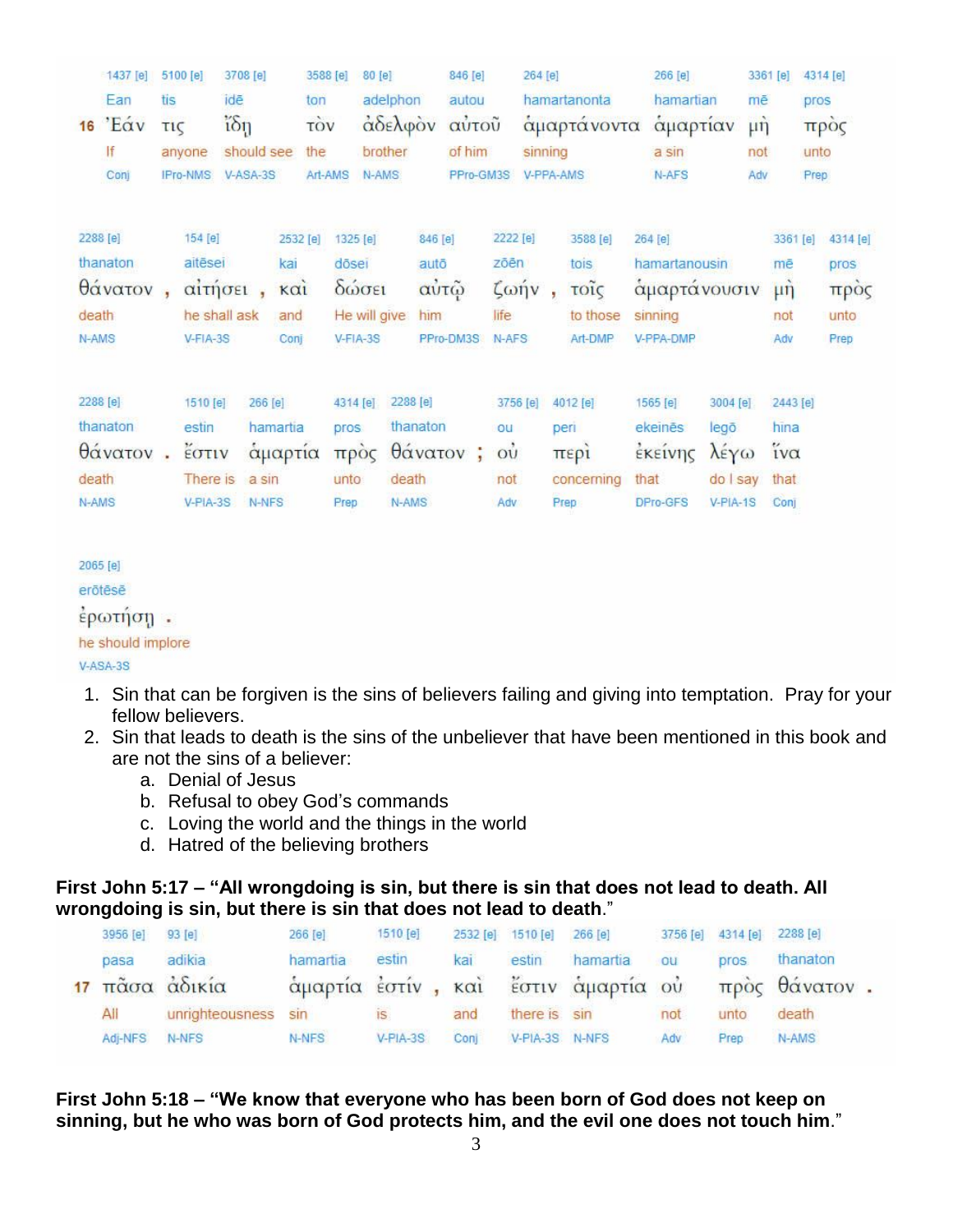|                        | 1492 [e]      | 3754 [e]   | 3956 [e]             | 3588 [e]        | 1080 [e] |                  |          | 1537 [e] | 3588 [e] | 2316 [e]  | 3756 [e]                           | 264 [e]        |                  |
|------------------------|---------------|------------|----------------------|-----------------|----------|------------------|----------|----------|----------|-----------|------------------------------------|----------------|------------------|
|                        | Oidamen       | hoti       | pas                  | ho              |          | gegennēmenos     |          | ek       | tou      | Theou     | ouch                               | hamartanei     |                  |
| 18                     | Οΐδαμεν       | $5\pi$     | πα <sub>ζ</sub>      | $\dot{\circ}$   |          | γεγεννημένος     |          | έĸ       | τοῦ      | Θεοῦ      | $\dot{\text{o} \text{u} \text{y}}$ |                | αμαρτάνει,       |
|                        | We know       | that       | everyone             | ÷.              |          | having been born |          | of       | $\equiv$ | God       | not                                |                | continues to sin |
|                        | V-RIA-1P      | Conj       | Adj-NMS              | Art-NMS         |          | V-RPM/P-NMS      |          | Prep     | Art-GMS  | N-GMS     | Adv                                | $V-PIA-3S$     |                  |
| 235 [e]                | 3588 [e]      | 1080 [e]   |                      |                 | 1537 [e] | 3588 [e]         | 2316 [e] | 5083 [e] | 846 [e]  |           | 2532 [e]                           | 3588 [e]       | 4190 [e]         |
| all'                   | ho            | gennetheis |                      | ek              |          | tou              | Theou    | tērei    | auton    |           | kai                                | ho             | ponēros          |
| $\alpha\lambda\lambda$ | $\dot{\circ}$ |            | γεννηθείς            | $\frac{1}{2}$ K |          | τοῦ              | Θεοῦ     | τηρεϊ    |          | αὐτόν,    | KCl                                | $\dot{\delta}$ | πονηρός          |
| but                    | the [One]     |            | having been begotten | of              |          | ÷                | God      | protects | him      |           | and                                | the            | evil [one]       |
| Conj                   | Art-NMS       | V-APP-NMS  |                      | Prep            |          | Art-GMS          | N-GMS    | V-PIA-3S |          | PPro-AM3S | Conj                               | Art-NMS        | Adj-NMS          |
| 3756 [e]               | 680 [e]       | 846 [e]    |                      |                 |          |                  |          |          |          |           |                                    |                |                  |
| ouch                   | haptetai      | autou      |                      |                 |          |                  |          |          |          |           |                                    |                |                  |
| $o$ ὖχ                 | απτεται       |            | αὐτοῦ.               |                 |          |                  |          |          |          |           |                                    |                |                  |
| not                    | does touch    | him        |                      |                 |          |                  |          |          |          |           |                                    |                |                  |
| Adv                    | $V-PIM-3S$    |            | PPro-GM3S            |                 |          |                  |          |          |          |           |                                    |                |                  |

- 1. 5:13, John wrote: "I write these things to you so that you may know." Now he begins to identify in a series three things that we know to be Christian facts:
	- a. Anyone who is born of God does on commit sin (5:18)
	- b. Mankind is divided into two groups: believers delivered from sin by Jesus and unbelievers who remain under the control of the world (5:19)
	- c. God's Son has come into this dark, hopeless world to bring Truth, Light and Life (5:20)

|            | First John 5:19 – "We know that we are from God, and the whole world lies in the power of the |  |  |
|------------|-----------------------------------------------------------------------------------------------|--|--|
| evil one." |                                                                                               |  |  |

|    | 1492 [e]   | 3754 [e]                         | 1537 [e] | 3588 [e] | 2316 [e]     | 1510 [e] | 2532 [e] | 3588 [e]      | 2889 [e]                                             | 3650 [e]              | 1722 [e]                | 3588 [e]               |
|----|------------|----------------------------------|----------|----------|--------------|----------|----------|---------------|------------------------------------------------------|-----------------------|-------------------------|------------------------|
|    | oidamen    | hoti                             | ek       | tou      | Theou        | esmen    | kai      | ho            | kosmos                                               | holos                 | en                      | tō                     |
| 19 | οΐδαμεν    | 5T1                              | έĸ       | τοῦ      | $\Theta$ εοῦ | Εσμεν    | KCl      | $\dot{\circ}$ | κοσμος                                               | $\partial \lambda$ oc | $\frac{1}{2}v$          | $\tilde{\mathfrak{g}}$ |
|    | We know    | that                             | of       | ×.       | God          | we are   | and      | the           | world                                                | whole                 | $\mathsf{I} \mathsf{I}$ | the                    |
|    | V-RIA-1P   | Conj                             | Prep     | Art-GMS  | N-GMS        | V-PIA-1P | Conj     | Art-NMS       | N-NMS                                                | Adj-NMS               | Prep                    | Art-DMS                |
|    |            |                                  |          |          |              |          |          |               | Verb - Present Indicative Active - 1st Person Plural |                       |                         |                        |
|    | 4190 [e]   | 2749 [e]                         |          |          |              |          |          |               |                                                      |                       |                         |                        |
|    | ponêrô     | keitai                           |          |          |              |          |          |               |                                                      |                       |                         |                        |
|    | πονηρώ     | $K \in \widetilde{IT}\alpha 1$ . |          |          |              |          |          |               |                                                      |                       |                         |                        |
|    | evil [one] | lies                             |          |          |              |          |          |               |                                                      |                       |                         |                        |
|    | Adi-DMS    | V-PIM/P-3S                       |          |          |              |          |          |               |                                                      |                       |                         |                        |